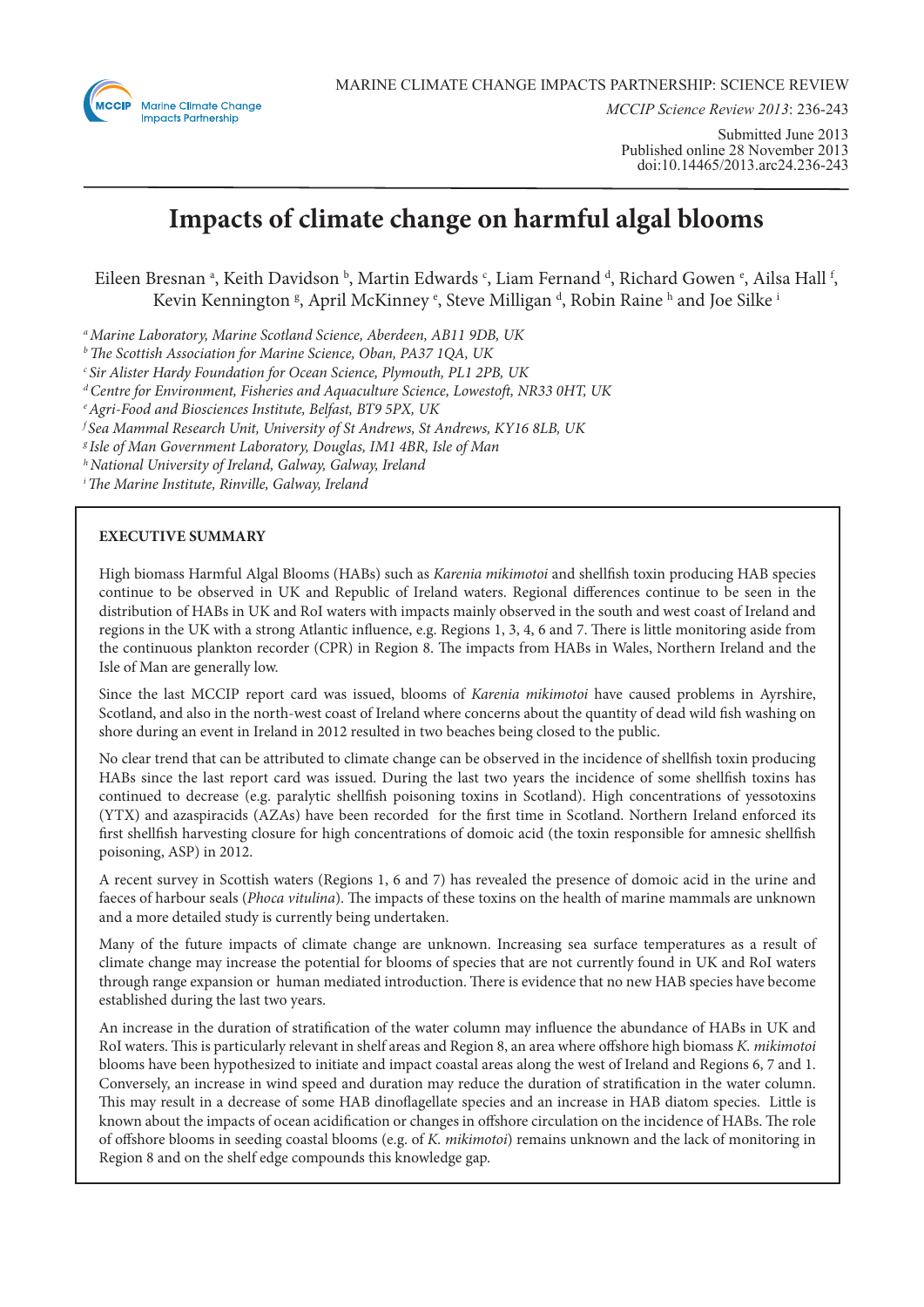### **INTRODUCTION**

Phytoplankton (also termed algae) play a critical role in the marine ecosystem. They are the primary producers, harvesting light energy from the sun and passing it up to higher trophic levels (Chavez *et al*., 2011). When the abundance of phytoplankton increases above background concentrations, this event is called an 'algal bloom'. Algal blooms are a natural part of the phytoplankton seasonal cycle but some can have a negative impact on marine ecosystems and the resources they provide such as fish and shellfish. These are termed 'Harmful Algal Blooms' or HABs (Gowen *et al*., 2012). HABs have impacted ecosystem services in UK and Republic of Ireland (RoI) waters in two distinct ways. High biomass HABs can cause mortalities of farmed fish and the marine benthos through clogging of gills, anoxia and, in some instances, the production of icthyotoxins. Examples of this are blooms of the dinoflagellate *Karenia mikimotoi* (Silke *et al*., 2005; Davidson *et al*., 2009). Other HAB species can have a negative impact at much lower cell densities through the production of potent toxins that can accumulate in filter feeding shellfish. The toxins are not harmful to shellfish but can pose a severe risk to human health if consumed. Closures of shellfish harvesting areas are enforced to protect human health. Repeated and lengthy closures can have a negative impact on local rural economies (Davidson and Bresnan, 2009). In UK and RoI waters the main shellfish toxin producing genera are the dinoflagellates *Alexandrium*, associated with the production of paralytic shellfish poisoning (PSP) toxins and *Dinophysis*, associated with the production of lipophilic shellfish toxins (LSTs) including those associated with diarrhetic shellfish poisoning (DSP). The diatom genus *Pseudo-nitzschia* is also of concern as a number of different species in this region are confirmed producers of domoic acid (DA), the toxin responsible for amnesic shellfish poisoning (ASP) (Gowen *et al*., 2009). In RoI waters, high concentrations of azaspiracid (AZA), produced by the dinoflagellate *Azadinium*, has caused major problems to the Irish shellfish industry (Salas *et al*., 2011) The Shellfish Hygiene Directive 91/492/EEC and subsequent recommendations EC/853/2004, EC/2074/2005 and EC/1664/2006 are enforced in EU member states and ensure that human health is protected.

Since the last report card was produced a review has been published which details the complex influence of climate change on HABs (Hallegraeff, 2010). HABs occupy a variety of ecological niches in the ocean and climate change can have an impact in diverse ways. These include sea surface temperature change, sea-level rise, changes in wind (direction and strength), mixed layer depth and precipitation, ocean acidification, UV radiation and feedback mechanisms. These factors can interact to impact HAB distribution and abundance. Many laboratory studies have examined these influences in isolation and more work is required to examine the interaction between them. Accurately predicting the future impact of climate change on HABs presents a considerable challenge. Expected impacts on a global scale include species-specific changes in abundance, changes in seasonality of growth and range expansions of warm water

species with cold species driven pole-ward (Hallegraeff 2010).

Data from a number of sources (Hughes *et al*., 2010; 2012; Frost *et al*., 2012) all report an increase in sea surface temperature (SST) in the North-East Atlantic area over the last number of decades. Considerable interannual variability can be observed in SST in both coastal and offshore areas (Hughes *et al*., 2010; 2012). Lowe *et al*. (2009) predict that temperatures in UK and RoI waters will continue to increase by up to  $2.5 - 4$ <sup>o</sup>C over the next century. Changes in wave height, wind speed, salinity, ocean acidification, the distribution and intensity of precipitation have all been reported to impact the UK and RoI waters (Frost *et al*., 2012). The variability in atmospheric forcing has also been observed in decadal cycles such as the North Atlantic Oscillation (NAO) and Atlantic Multidecadal Oscillation (AMO) (Hughes *et al*., 2012). Changes such as these all have the potential to impact on the phytoplankton community and HAB occurrences.

# **1. WHAT IS ALREADY HAPPENING?**

Data from the Continuous Plankton Recorder (CPR) have already revealed distinct 'events' in the North Sea phytoplankton community over the last six decades. A 'cold boreal' anomaly was identified in the late 1970s which was associated with low temperature and salinity and resulted in a reduction of the intensity of the spring diatom bloom (Edwards *et al*., 2002). A 'warm temperate' event was identified at the end of the 1980s as a regime shift was associated with marked synchronous changes in plankton in the CPR and other time series from the North Sea and Baltic areas (Edwards *et al*., 2002; 2006; Alheit *et al*., 2005; Wiltshire *et al*., 2008). More recently, Alvarez-Fernandez *et al*. (2012) have reported another shift in the North Sea plankton community in 1998. This shift has been associated with a reduction in dinoflagellates and neritic copepods.

There has been a considerable increase in phytoplankton biomass (Phytoplankton Colour Index) on samples collected by the CPR over the last decades in certain regions of the North-East Atlantic and North Sea, particularly over the winter months. In the North Sea a significant increase in phytoplankton biomass has been found in both heavily anthropogenically-impacted coastal waters and the comparatively less-affected open North Sea. Significantly decreasing trends in nutrient concentrations suggest that these changes are not being driven by nutrient enrichment. The increase in biomass appears to be linked to warmer temperatures and evidence that the waters are also becoming clearer (i.e. less turbid), thereby allowing the normally lightlimited coastal phytoplankton to more effectively utilise lower concentrations of nutrients (McQuatters-Gollop *et al*., 2007).

Examination of the HAB data collected by the CPR shows that the distribution of some HAB species in the North Sea has altered the since the 1960s with a general decrease in abundance observed along the east coast of the UK (Regions 1 and 2) (Edwards *et al*., 2006). A study of individual phytoplankton groups has shown increased temperatures were associated with an earlier timing of the maximum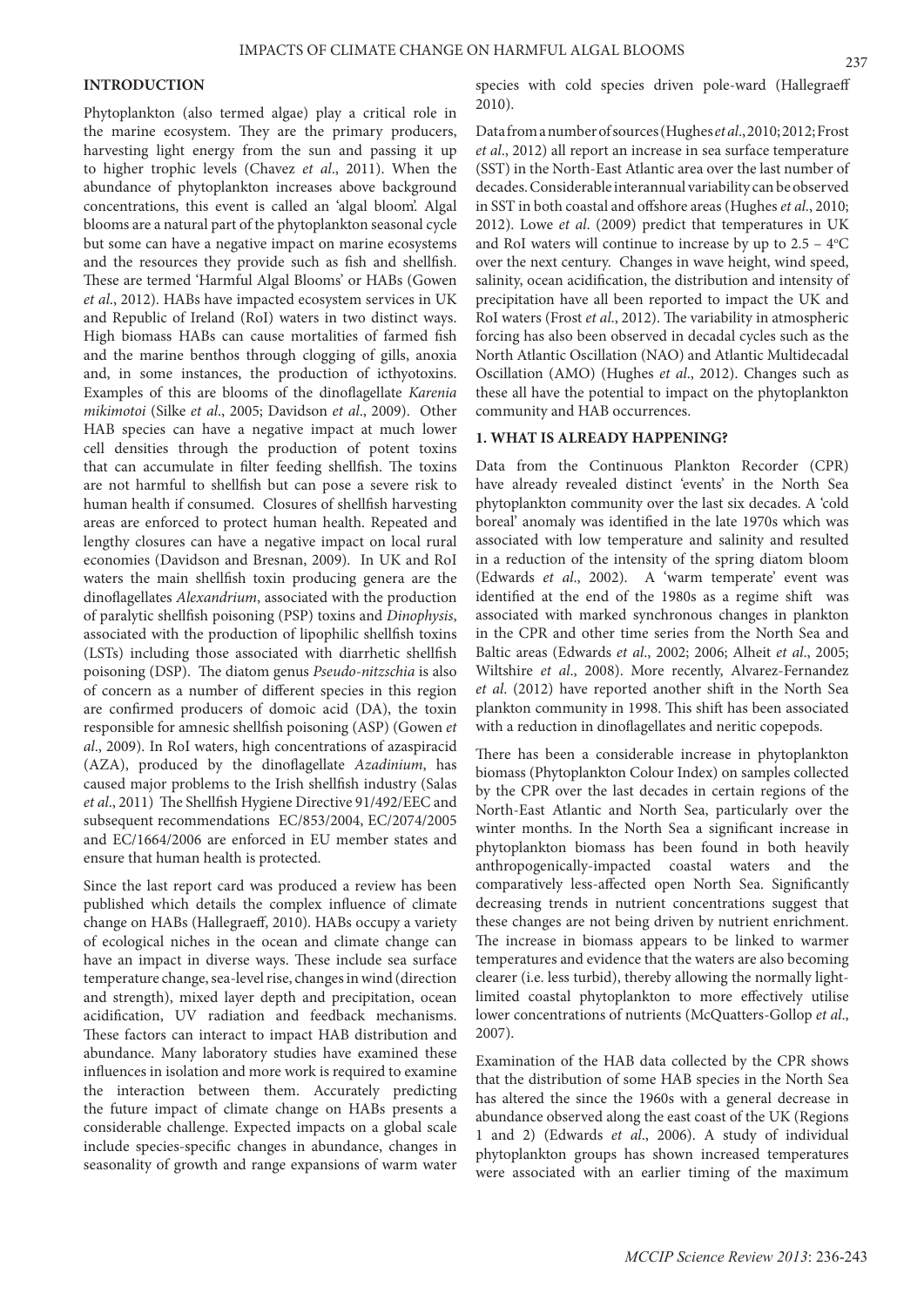abundance of some dinoflagellate species. In contrast, the diatom species examined did not show such a shift (Edwards and Richardson, 2004). A recent analysis of six phytoplankton taxa from the CPR showed that an increase in wind speed and SST were associated with a decrease in some dinoflagellates genera, while these climatic conditions favoured some diatom taxa, including the toxin producing *Pseudo-nitzschia 'seriata'* type diatom (Hinder *et al*., 2012). Gowen *et al*. (2012) reviewed the relationship between HABs and anthropogenic nutrients and have not observed an increase in the incidence of blooms of the HAB species in the Northern and Central North Sea.

Coastal time series of HAB phytoplankton are much shorter in duration. Most began in the 1990s in response to the EU Shellfish Hygiene Directive. A review of the distribution of HAB species around the UK and RoI coast revealed regional differences in distribution with HAB species more abundant along the west coast of Ireland and Scotland (Gowen *et al*., 2009). This is believed to be due to the thermo-haline stratification of these waters favouring the growth of some dinoflagellate genera. Gowen *et al*. (2009) also investigated the relationship between HAB genera and nutrient input in the UK and RoI and found no evidence to support the hypothesis that HABs are promoted by anthropogenic nutrient enrichment in this region. The role of nutrient ratios in the promotion of HABs has also been reviewed (Davidson *et al*., 2012). At non-limiting concentrations the influence of nutrient ratios on HABs is seen as limited. Little is known about the role of organic forms of nutrients or mixotrophy in promoting HABs. Both require further investigation if the nutrient requirement for HAB development is to be fully understood.

Since the last report card, interannual variability has been observed in the occurrence of HABs around the UK and RoI coastline. However, no changes have been observed that have been directly attributed to climate change. Recent molecular studies of HAB genera such as *Alexandrium* and *Karenia* have revealed a complex diversity in European waters (Collins *et al*., 2009; Brosnahan *et al*., 2010; Al – Kadari *et al*., 2011; Brown *et al*., 2011). Based on the UK and RoI national monitoring programmes for HAB species, there is evidence that no 'new' HAB species have become established in UK and RoI waters through climate driven range expansion or human introductions.

# **High Biomass HABs**

# *Karenia mikimotoi*

Blooms of *K. mikimotoi*, continue to impact the UK and RoI coastline. During the summer of 2010 a bloom of *Karenia mikimotoi* was reported along the Ayrshire coast in Scotland (Region 5). During the summer of 2012, a widespread bloom of *Karenia mikimotoi* was observed along the western coast of Ireland where it persisted from May until September. The 2012 bloom resulted in considerable mortalities of fish including turbot, flounder, scorpion fish and shore rockling. Other dead species recorded included worm pipefish, lesser weavers, grey gurnard, shanny, sand goby, pollock, sole, plaice, flounder and dabs. The worst impacted area was

the North-west of Ireland where beaches were closed in Rossnowlagh and Murvagh due to the quantity of dead fish washing on shore.

*K. mikimotoi* blooms do not occur every year although an increase in the incidence of *K. mikimotoi* blooms was suggested as a potential impact of climate change by Bresnan *et al*. (2010). Blooms appear to initiate in regions of the continental shelf which have small tidal currents and are stratified in summer (Brand *et al*., 2012). Subsequent growth and transport in coastal currents can spread their impact over large areas of the coastal zone (Davidson *et al*., 2009). During July 2012, *Karenia* was observed in the surface waters at the shelf break off the Malin Shelf (approx 1.5x10<sup>6</sup> cells L-1) (AFBI unpubl.) suggesting a potential offshore origin for these blooms.

*K. mikimotoi* does not preserve well in CPR samples owing to the preservative used and there remains a lack of data on this species from offshore areas in UK (Region 8) and RoI waters.

## *Chaetoceros/Phaeocystis*

High biomass algal blooms can also cause water discolouration, which has an unsightly appearance. Referring to this as a 'HAB' infers a negative impact. In some cases with visual discolouration this may just be aesthetic. High biomass diatom blooms such as *Chaetoceros* may cause gill damage in farmed fish. Since the last MCCIP report card was published no negative impacts from blooms of *Chaetoceros*  have been reported.

The colonial haptophytes, *Phaeocystis*, can produce large quantities of foam when the colonies are broken down. An indepth review of this genus shows that *Phaeocystis* blooms are natural events in the southern North Sea and did not appear suddenly in the 1970s. Regional variations in abundance of this genus in the southern North Sea can be driven by climate change (Gowen *et al*., 2012).

# **Shellfish toxin producing HABs**

#### *Alexandrium and paralytic shellfish poisoning (PSP) toxins*

Historically PSP toxicity in shellfish has been reported more frequently in shellfish from Scottish waters (Regions 1, 6 and 7) than elsewhere in Britain or Ireland. A decline in the toxicity of Scottish shellfish has been observed over the last decade (Bresnan *et al*., 2008; 2010) and this pattern of a low incidence of PSP toxicity in Scottish shellfish has continued since the last report card was issued.

The population of *Alexandrium* in Scottish waters is diverse with the potent PSP toxin producing *Alexandrium tamarense*  (Group I) identified in Regions 1, 6 and 7 (Collins *et al*., 2009; Brown *et al*., 2011). The non-toxin producing *A. tamarense*  (Group III) strain, previously thought to be excluded from Scottish waters has been identified in Regions 6 and 7 (Brown *et al*., 2011) and both toxin and non-toxin producing strains were found to co-occur in the Shetland Isles (Touzet *et al*., 2010). Cysts of *A. tamarense* have also been recorded in the sediment from Region 1 (Brown *et al*., 2011). Since the last report card was published *A. ostenfeldii* has been identified from Region 1 and 7 and confirmed as a producer of both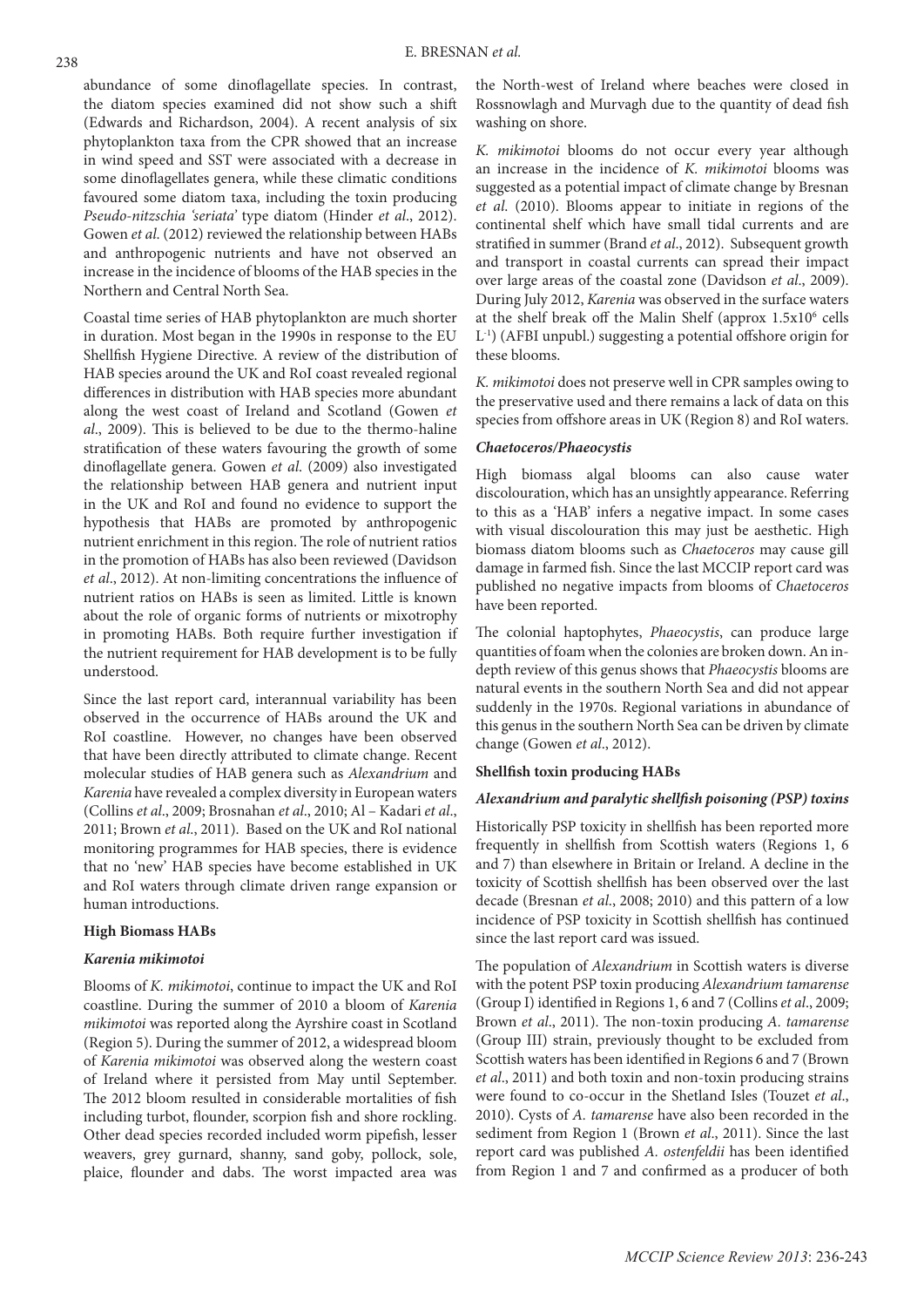PSP and spirolide toxins (Brown *et al*., 2011). A number of non-toxin producing species and strains of *Alexandrium*  have also been identified with non-toxin producing *A. minutum* identified from Region 7 and *A. tamutum* recorded from the Shetland Isles (Region 1) and Loch Creran (Region 6) (Brown *et al*., 2011; Swan and Davidson, 2012).

PSP toxicity in English waters remains confined to the south and south-west coasts (Regions 3 and 4). In the RoI it is confined to one Irish site, Cork Harbour, on the south coast. In contrast to the situation in Scotland, these incidences of toxicity have been associated with a toxin producing strain of *A. minutum* (Percy, 2006; Touzet *et al*., 2008). *A. ostenfeldii*  and *A. peruvianum* have also been identified from the south coast of England and RoI waters as well as the non-toxin producing Group III strain of *A. tamarense* (Percy, 2006; Touzet *et al*., 2008). Non-toxin strains of *A. minutum*, *A. tamutum* and *A. andersonii* have also been identified from RoI waters.

In Northern Ireland (Region 5), PSP toxicity in shellfish is rarely observed. A recent study revealed the presence of cysts of both the toxin (Group I) and non-toxin producing (Group III) *A. tamarense* in sediments in Belfast Lough. These cysts were isolated and successfully grown in laboratory culture (Brosnahan *et al*., 2010).

In Manx waters, king scallops (*Pecten maximus*) are routinely tested for the presence of shellfish toxins. Although *Alexandrium* cells have been observed in the water column, PSP toxins in concentrations exceeding the EU closure limit have not been detected.

Since the last report card there have been no records of the PSP producing dinoflagellate *Gymnodinium catenatum*  reported in UK and RoI waters.

There is no information on PSP toxin producing species from the offshore waters to the west of Scotland (Region 8).

# **Dinophysis** *and lipophilic shellfish poisoning (LST) toxins*

The dinoflagellate genus *Dinophysis*, associated with the production of diarrhetic shellfish poisoning (DSP) toxins continues to show a regional distribution around Britain and Ireland. It is typically found in stratified waters and occurs in the temporal window from June-September (Raine *et al*., 2010). There is now evidence to show it is found in high densities in horizontally retentive physical structures such as gyres or coastal jets, usually as sub-surface thin layers of thickness up to ~3-4 metres (Farrell *et al*., 2012; Gentien *et al*., submitted). These thin layers are transported onto the coast where they dissipate and cause DSP events. Outside of these thin layers, *Dinophysis* is commonly found in coastal waters in summer but in very low cell densities. Since the last MCCIP HAB report card was issued, closures of shellfish harvesting areas were enforced along the south and west coast of Ireland, west coast of Scotland and Shetland Isles (Regions 1, 5, 6, 7). Closures of harvesting areas as a result of high concentrations of DSP toxins are less frequently enforced in Regions (2, 3 and 4), although *Dinophysis* cell counts exceeding the action limit of 100 cells L-1 were observed on 12 occasions during 2011 mainly in the south-

west of England and south Wales. *Dinophysis* cells were also regularly observed in the Wash and Thames estuary. *Dinophysis* is observed as part of the summer dinoflagellate community in Manx waters, however, concentrations of DSP toxins in *P. maximus* are not high enough to close shellfish harvesting areas.

The duration of closures due to DSP toxins can be quite long. During the summer of 2009 a prolonged closure of shellfish harvesting areas was enforced in Loch Fyne on the Scottish west coast (Region 5). A co-occurrence of classical DSP toxins (okadaic acid, dinophysistoxins and acylated esters) and yessotoxins was observed. The degree of shellfish tissue contamination in early June resulted in a toxin persistence which lasted for approximately 12 weeks. Temporal trends of toxin concentrations in shellfish during this period paralleled the bloom profile of the DSP causative dinoflagellate genus *Dinophysis*, which exhibited exceptional bloom magnitude and duration. While a definitive causal link cannot be established on the basis of available data, it is likely that this population became established and persisted through wind driven advection of a seed population into the loch.

In Irish waters, shellfish harvesting areas continue to enforce periodic closures in the south west region as a result of high concentrations of DSP toxins associated with *Dinophysis*. A study on the dynamics of the *Dinophysis acuta* populations in Irish waters showed cells of this species to accumulate in thin layers in the water column which could be transported in the coastal current (Farrell *et al*., 2012). Along the west coast, closures in 2009 and 2012 in Killary Harbour were due to DSP toxins from *Dinophysis* at cell densities of several thousand cells per litre (Raine *et al*., 2014). These populations had been advected into Killary Harbour.

Analysis of the historical data from the CPR shows the distribution of *Dinophysis* to have shifted in the North Sea region over a multi decadal scale. *Dinophysis* was abundant on the east coast of the UK (Region 1) in the 1970s (Dodge 1977), however, densities have declined and shifted to the north-eastern North Sea (Edwards *et al*., 2006). During 2010, high abundances of *Dinophysis* were observed off the northern coast of Denmark. Data on *Dinophysis* from Region 8 is scare. A report on the phytoplankton community observed along a transect in this region (Ellett line), revealed *Dinophysis* to be present both on and off the shelf, but in low numbers (Fehling *et al*., 2012). Data from the CPR also reveals *Dinophysis* to be lower in abundance in Region 8 than in the North Sea.

Since the last report card, concentrations of yessotoxins (YTX) and azaspiracids AZAs exceeding the EU closure limit have been reported for the first time in Scottish shellfish from Regions 1, 5 and 6. This is in contrast to a previous survey by Stobo *et al*. (2008) when low concentrations of these toxins were recorded. The presence of AZA producing *Azadinium spinosum*, alongside a new non-AZA producing species *A. polongum*, has recently been confirmed in samples from the Shetland Islands (Tillmann *et al*., 2012).

The relationship between *Azadinium* in the water column and AZA in field material has only started to be investigated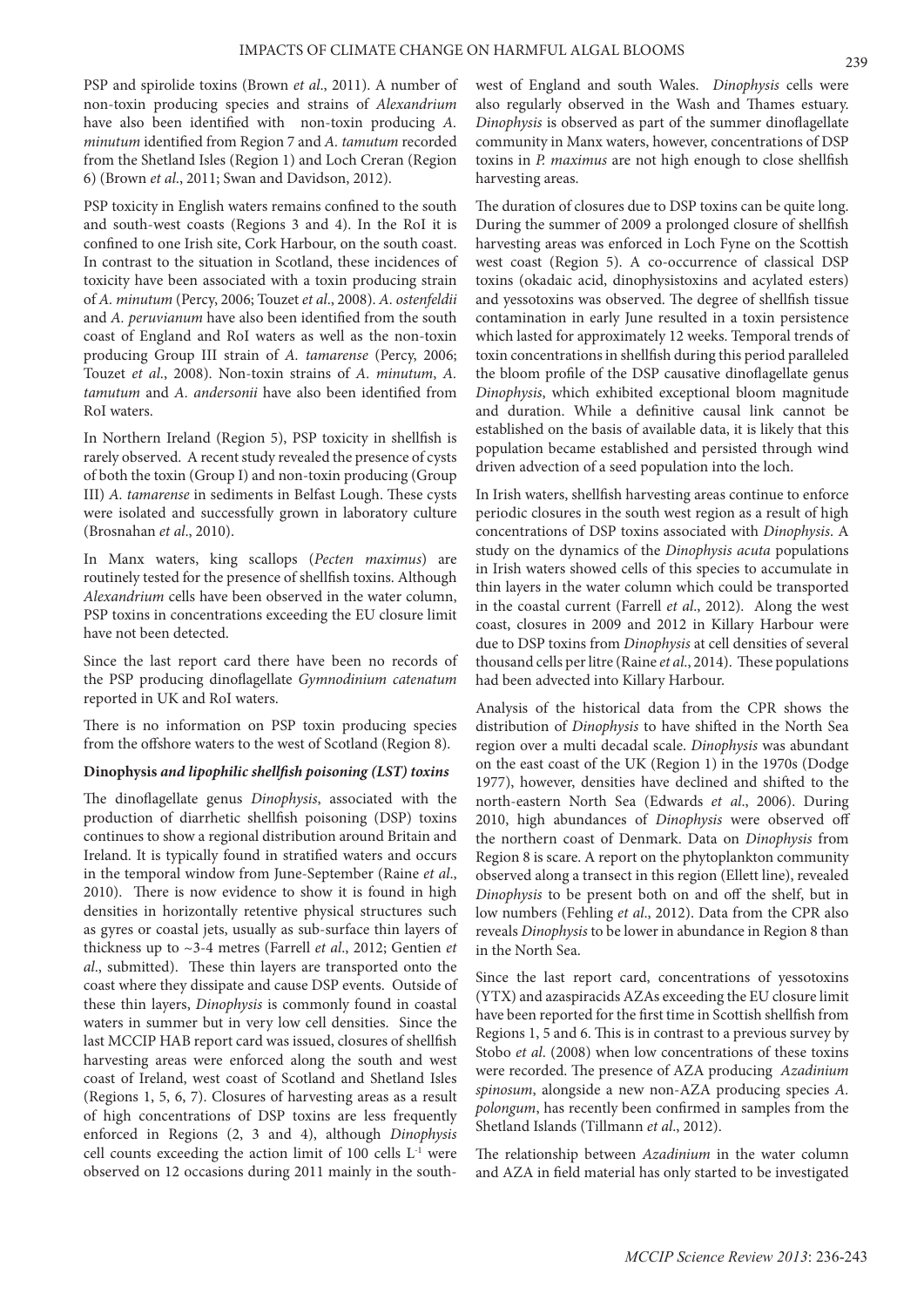recently and it is too early to show clear patterns. In Irish waters AZA concentrations in shellfish increase during the late summer months. A recent study confirmed that shellfish can accumulate AZA in their tissues when fed *Azadinium spinosum* isolated from Irish waters (Salas *et al*., 2011).

# **Pseudo-nitzschia** *and amnesic shellfish poisoning (ASP) toxins*

*Pseudo-nitzschia*, continues to be routinely detected as part of the phytoplankton community in UK and RoI waters. Historically, this toxin-producing species was responsible for extensive closures of shellfish harvesting areas for king scallops in Scotland (*Pecten maximus*) (Fehling *et al*., 2005). Since the shellfish hygiene recommendation (2002/226/EC) allowed the sale of shucked scallop product on the market, closures of harvesting areas in UK waters (regions 1- 8) have considerably reduced. Monitoring for the presence of domoic acid continues and although high concentrations were found in *P. maximus* from the Isle of Man and Northern Ireland, they were not sufficient enforce a closure of the shellfish harvesting area.

The uptake and depuration of ASP toxins in shellfish such as blue mussels (*Mytilus edulis*) is very rapid and although high *Pseudo-nitzschia* cell densities have been observed in UK waters, virtually no closures of shellfish harvesting areas have been enforced in regions 1-8 since the last report card was issued. During the summer of 2012 domoic acid concentrations above the regulatory limit of 20 µg DA 100g -1 was detected for the first time in mussels from Belfast Lough. A high cell density of *Pseudo-nitzschia* (250,000 cells L-1) was associated with this event and the harvesting area was closed for two weeks.

During the spring in RoI waters blooms of *Pseudo-nitzschia*  can be associated with high concentrations of ASP toxins in *M. edulis* tissue, which result in enforced closures of shellfish harvesting areas.

A report on the phytoplankton community composition along a transect in Region 8 (Ellett line) presents the first details of the P*seudo-nitzschia* community both on and off the shelf edge in this region (Fehling *et al*., 2012).

Dense blooms of *Pseudo-nitzschia*, particularly *P. 'seriata'*  type cells continue to be observed in the offshore areas of the North Sea by the CPR.

Since the last report card was issued, the occurrence of algal toxins in higher trophic levels of UK waters have been reported. A small study investigating the role of zooplankton in vectoring algal toxins up the food web, recorded the presence of domoic acid in calanoid copepods in the north east of Scotland (Region 1) (Marine Scotland, unpublished data). A recent survey in Scottish waters has revealed the presence of domoic acid, the toxin responsible for ASP in the urine and faeces of harbour seals, *Phoca vitulina*, in Regions 1, 6 and 7 (Hall and Frame, 2010). Opportunistic sampling of a pregnant dead harbour seal also found traces of domoic acid in the amniotic fluid and analysis of faeces and urine from various species of cetacean that have stranded around the Scottish coast also detected exposure in harbour porpoise

(*Phocoena phocoena*). Grey seals (*Halichoerus grypus*) were also found to be exposed, but the proportion of positive faecal samples collected from a haulout site on the east coast of Scotland during the summer was much lower than in harbour seals from the same region and month (18/37, 48% in grey seals compared to 22/23, 95% in harbour seals), possibly due to their more offshore foraging behaviour (Hall, unpublished data). Domoic acid has been responsible for the mortality of sea mammals in coastal waters of California, USA (Lefebvre *et al*., 2012), but the impact of this toxin on the health of marine mammals and seabirds in UK and RoI waters is currently unknown. A more detailed study is now underway to investigate this further.

# **2. WHAT COULD HAPPEN?**

# **Sea surface temperature**

Many HAB species are flagellates, life forms that are favoured by increased temperatures though direct influences on cellular processes and indirectly through increased stability of the water column. An increase in SSTs may facilitate the range expansion of HAB species from more southerly areas as suggested by Hallegraeff (2010). Examples of species that may become established in UK and RoI waters are *Gymnodinium catenatum*, a PSP toxin producer frequently observed in Spanish waters and *Ostreopsis* spp., a toxinproducing benthic dinoflagellate which is now known to have a European distribution outside of the Mediterranean. Given the complex interactions that determine the occurrence of HAB species and control bloom development, it is difficult to determine the probability of 'new' species becoming established in UK and RoI waters. Predicted temperature increases are highest in Regions 2, 3 and 4 which suggests these waters may be more at risk.

# **Stratification**

An increase in the duration of stratification has the potential to impact the occurrence of HABs in UK and RoI waters. The onset of seasonal stratification is predicted to occur earlier in the year and persist into the autumn as a result of climate change. Such conditions may favour dinoflagellate growth. This is particularly relevant in Region 8, an area where offshore high biomass *K. mikimotoi* blooms have been hypothesized to initiate and impact coastal areas in Regions 6, 7 and 1. Increased stratification may also promote growth of selected phytoplankton through the reduction of turbidity, increasing exposure to available light.

Conversely, changes in wind speed and duration may reduce the duration of stratification in the water column. This may result in a decrease of some HAB dinoflagellate species and an increase in HAB diatom species as suggested by Hinder *et al*. (2012).

# **Increase in precipitation, runoff and flooding**

Elevated or intense bursts of precipitation can increase the amount of runoff from the land and/or the number of flood events. This may enhance stratification in estuaries and sea lochs which can favour the growth of dinoflagellates. Humic material during these events may increase the concentration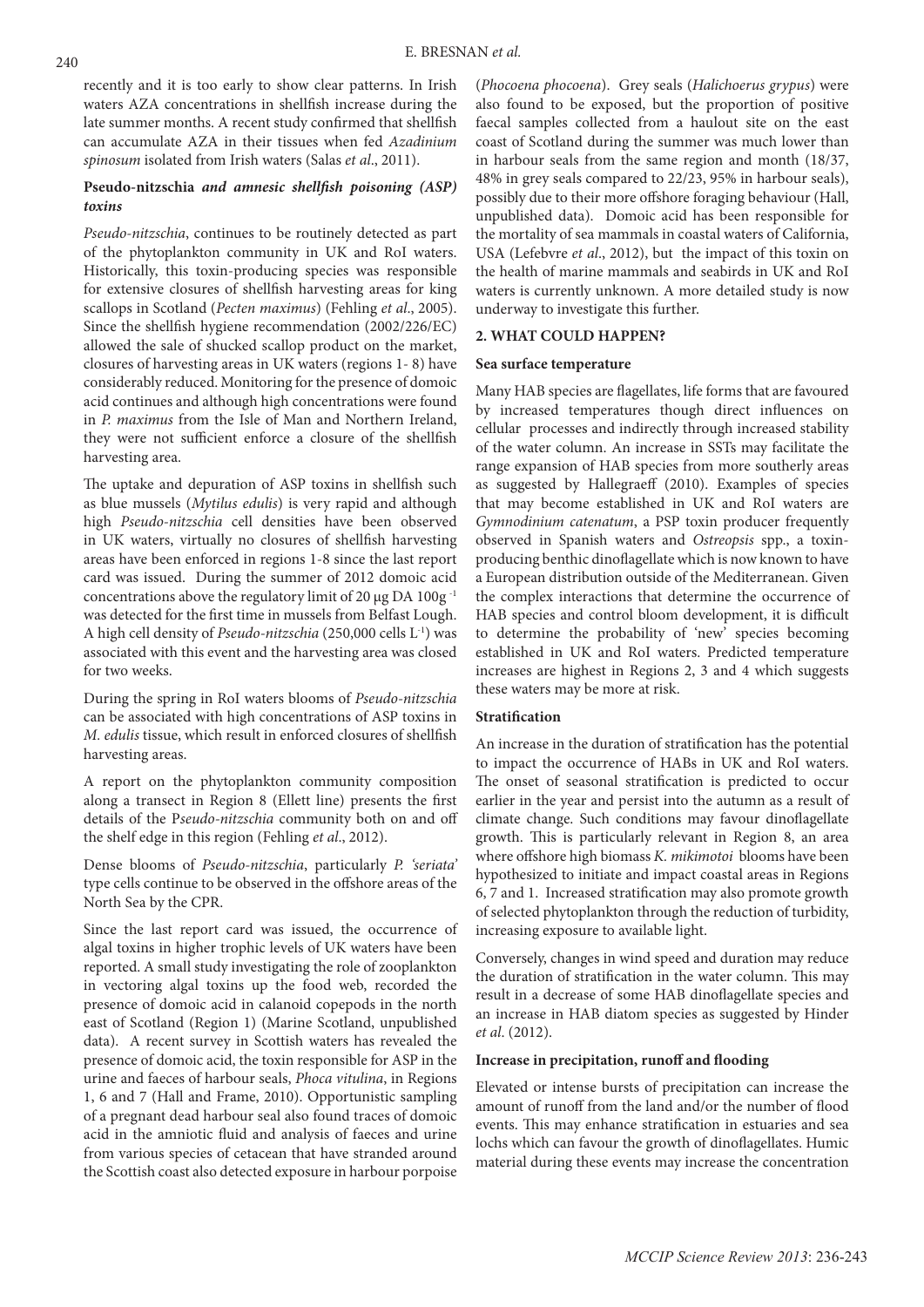of nutrients available which may promote phytoplankton growth (Hallegraeff, 2010). Conversely turbidity during storm/run off events may increase turbidity and result in light limitation of growth.

#### **The impact of climate change on algal toxicity**

It is known that environmental variables such as temperature, pH, light, nutrient supply and water movement/turbulence can affect algal bloom dynamics and their toxicity. Climate change is expected to impact on these variables to differing extents in different regions (Hallegraeff, 2010; Davidson *et al*., 2012)

# **Ocean acidification and multiple pressures**

The influence of increasing ocean acidification (OA) on the phytoplankton community (including HABs) has yet to be fully investigated. Knowledge gaps in this area have been highlighted by Fu *et al*. (2012). Increased CO<sub>2</sub> concentrations may influence the abundance of pH sensitive species, however, impacts from ocean acidification may also be less obvious. A lower pH has the potential to influence the speciation of nutrients (e.g. nitrogen, phosphate and silica) important for phytoplankton growth (Turley *et al*., 2009) however many HAB species are mixotrophic (Davidson *et al*., 2012) and thus the impact of OA on food availability has yet to be fully resolved. Some phytoplankton groups with a low affinity for  $\mathrm{CO}_2$  could be favoured by increased concentrations of  $\mathrm{CO}_2$ (Rost *et al*., 2008), thereby altering the composition of the phytoplankton community. Culture studies on strains of *Pseudo-nitzschia* have investigated the combined impacts of  $\tt pCO<sub>2</sub>$  and nutrients on toxin production. Increased domoic acid production was observed under high pCO<sub>2</sub> conditions and this increase was elevated in nutrient limited conditions (Fu *et al*., 2012).

#### **Changes in offshore circulation**

Changes in offshore circulation can influence the abundance and diversity of phytoplankton in UK waters and have already been identified in Region 1 (Edwards *et al*., 2002). where influx of polar water into the North Sea in the late 1970s resulted in a decrease in phytoplankton abundance, with one species *Ceratium macroceros* being lost from the North Sea dinoflagellate community. Variation in the circulation of the subpolar gyre may influence variability in ecosystem structure on the eastern margin of the North Atlantic (Hatún *et al*., 2009) and should be considered when interpreting longer term phytoplankton time series data as well as making predictions for the future. Studies into the impact of regional climate change on harmful algal blooms in the north-east Atlantic concluded that harmful algal blooms in Norwegian coastal waters and the Skagerrak are particularly sensitive to climate induced changes in temperature, salinity, and the North Atlantic Oscillation (NAO) (Edwards *et al*., 2006). McDermott and Raine (2006) give suggestions for the groups of species, from the genus *Ceratium* that could be used as evidence of such changes.

#### **3. KNOWLEDGE GAPS**

Some knowledge gaps remain:

a. The majority of HAB monitoring is performed in coastal areas. The role of advection from the offshore in seeding blooms in coastal areas requires further attention. The lack of monitoring/modelling studies in shelf areas and Region 8 contributes towards this.

b. Limited work has been performed in modelling the different HAB species in UK waters. Therefore it is difficult to predict the response of different HAB groups and genera to the influences of climate change.

c. The impact of increasing ocean acidification on UK HAB species is largely unknown.

d. Ichthyotoxic species such as *Karenia mikimotoi* have yet to be investigated to a level that would allow a proper evaluation of their impacts on the marine ecosystem (including critical life phases of exploited species).

# **4. SOCIO-ECONOMIC IMPACTS**

Increased HAB events may have a direct detrimental effect on ecosystems (e.g. benthic mortalities resulting from *K. mikimotoi* blooms) and they can often have a direct commercial impact on aquaculture, either shellfish or fish production farms, depending on the type of HAB. Predictions of future food consumption indicate that these two sources will be of much greater importance in the future and thus the economic impacts may be severe. In rural areas impacts to the aquaculture industry will have a disproportionate impact on the economy of the local area.

## **5. CONFIDENCE ASSESSMENT**

Time series data from the CPR and coastal monitoring sites in UK and RoI waters reveal changes in the occurrence and distribution of HABs and HAB species over the last number of decades. Limited modelling work makes it difficult to predict the response of HABs to the influences of climate change.

# **What is already happening?**

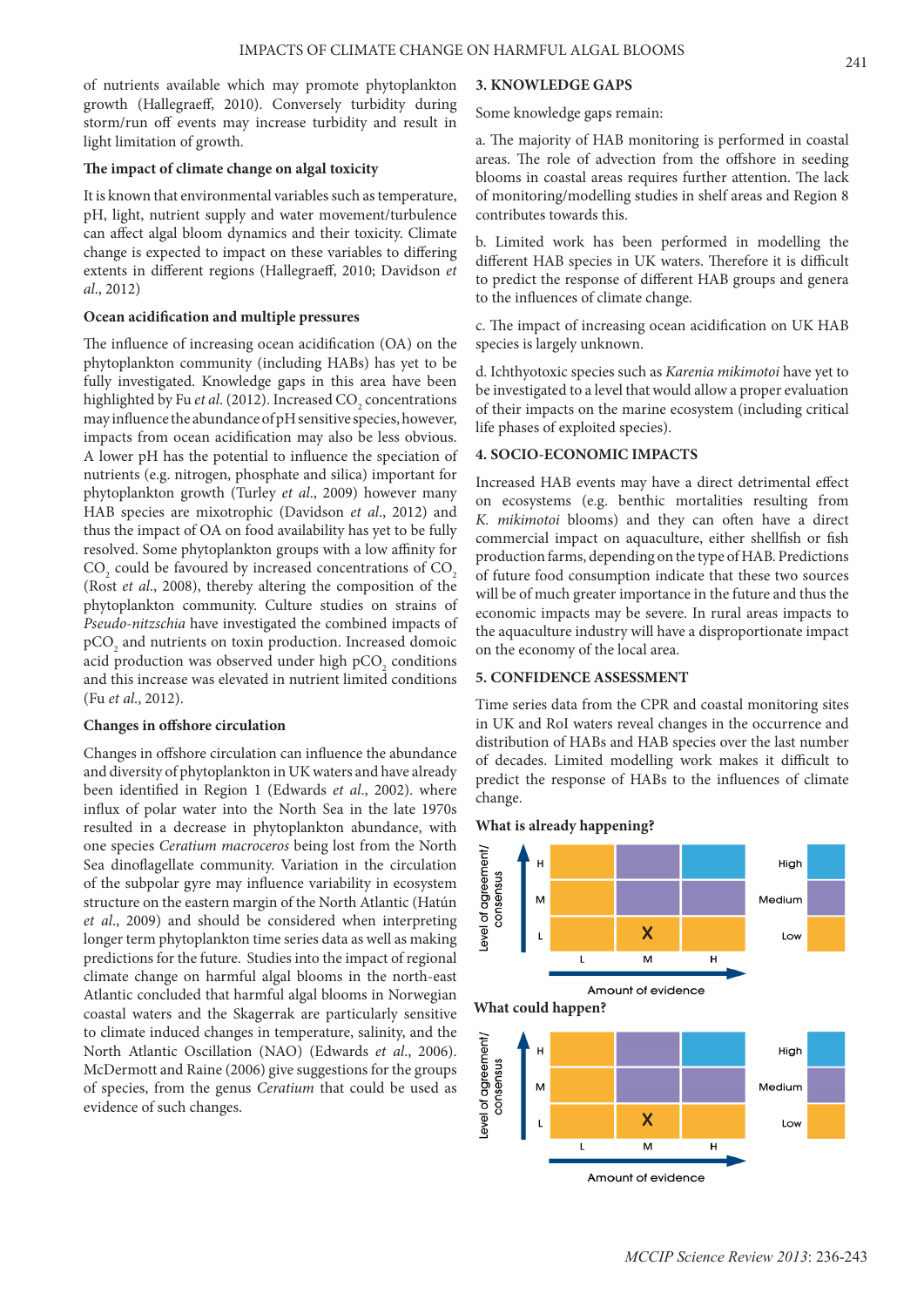# **CITATION**

Please cite this document as:

Bresnan, E., Davidson, K., Edwards, M., Fernand, L., Gowen, R., Hall, A., Kennington, K., McKinney, A., Milligan, S., Raine, R. and Silke, J. (2013) Impacts of climate change on harmful algal blooms, *MCCIP Science Review 2013*, 236- 243, doi:10.14465/2013.arc24.236-243

# **REFERENCES**

- Alheit J., Mollmann C., Dutz J., Kornilovs G., Loewe P., Mohrholz V. and Wasmund N. (2005) Synchronous ecological regime shifts in the central Baltic and the North Sea in the late 1980s. *ICES J. Mar. Sci.,* **62**, 1205 - 1215.
- Al-Kandari, M.A., Highfield, A.C., Hall, M.J., Hayes, P. and Schroeder, D.C. (2011) Molecular tools separate harmful algal bloom species, *Karenia mikimotoi*, from different geographical regions into distinct sub-groups. *Harmful Algae*, **10**(6), 636-643.
- Alvarez-Fernandez, S., Lindeboom, H. and Meesters, E. (2012) Temporal changes in plankton of the North Sea: community shifts and environmental drivers. *Mar. Ecol. Prog. Ser.*, **462**, 21 – 38.
- Brand, L.E., Campbell, L. and Bresnan, E. (2012) *Karenia*: The biology and ecology of a toxic genus. *Harmful Algae*, **14**, 156-178.
- Bresnan E., Turrell, E. A. and Fraser, S. (2008) *Monitoring PSP and* Alexandrium *hotspots in Scottish waters*. In: Proceedings of the 12th International Conference on Harmful Algae. (Moestrup, Ø., G. Doucette, G., Enevoldson, H., Godhe, A., Hallegraeff, G., Luckas, B., Lundholm, N., Lewis, J., Rengefors, K., Sellner, K., Steidinger, K., Tester, P. and Zingone, A., editors), Intergovernmental Oceanographic Commission of UNESCO, Copenhagen, 51-54.
- Bresnan, E., L. Fernand, K. Davidson, M. Edwards, S Milligan, R. Gowan, J Silke, S Kröger and R. Raine (2010) Climate Change impacts on Harmful Algal Blooms (HABs) in MCCIP Annual Report Card 2010-11, MCCIP Science Review, 10pp. www.mccip.org.uk/arc
- Brosnahan, M.L., Kulis, D.M., Solow, A.R., Erdner, D.L., Percy, L., Lewis, J. and Anderson, D.M. (2010) Outbreeding lethality between toxic Group I and nontoxic Group III *Alexandrium tamarense spp*. isolates: Predominance of heterotypic encystment and implications for mating interactions and biogeography. *Deep-Sea Res. Part II-Topical Studies in Oceanogr.*, **57**(3-4), 175-189.
- Brown, L., Bresnan, E., Graham, J., Lacaze, J.P., Turrell, E. and Collins, C. (2011) Distribution, diversity and toxin composition of the genus *Alexandrium (Dinophyceae)* in Scottish waters. *Eur. J. Phycology*, **45**(4), 375-393.
- Chavez, F.P., Messie, M. and Pennington, J.T. (2011) *Annual Review of Marine Science, Vol 3. Marine Primary Production*  in Relation to Climate Variability and Change. Carlson, C.A. and Giovannoni, S.J. (eds), pp. 227-260.
- Collins, C., Graham, J., Brown, L., Bresnan, E., Lacaze, J.P. and Turrell, E.A. (2009) Identification and toxicity of *Alexandrium tamarense (Dinophyceae)* in Scottish waters. *J. Phycology*, **45**(3), 692-703.
- Davidson, K. and Bresnan, E. (2009) Shellfish toxicity in UK waters: a threat to human health? *Env. Health*, **8**.
- Davidson, K., Miller, P., Wilding, T.A., Shutler, J., Bresnan, E., Kennington, K. and Swan, S. (2009) A large and prolonged bloom of *Karenia mikimotoi* in Scottish waters in 2006. *Harmful Algae*, **8**(2), 349-361.
- Davidson K., Gowen R.J., Tett P., Bresnan E., Harrison P.J., McKinney A., Milligan S., Mills D.K., Silke J. and Crooks A-M. (2012) Harmful Algal Blooms? How Strong is the evidence that nutrient ratios and forms influence their occurrence. *Estuarine Coast. Shelf Sci.*, **115**, 399 – 413.
- Dodge, J. D. (1975) A survey of chloroplast ultrastructure in the *Dinophyceae. Phycologia,* **14**, 253–263.
- Edwards, M. and Richardson, A.J. (2004) Impact of climate change on marine pelagic phenology and trophic mismatch. *Nature*, **430**(7002), 881-884.
- Edwards, M., Beaugrand, G., Reid, P.C., Rowden, A.A. and Jones, M.B. (2002) Ocean climate anomalies and the ecology of the North Sea. *Mar. Ecol. Prog. Ser.*, **239**, 1-10.
- Edwards, M., Johns, D.G., Leterme, S.C., Svendsen, E. and Richardson, A.J. (2006) Regional climate change and harmful algal blooms in the northeast Atlantic. *Limnol. Oceanogr*., **51**(2), 820-829.
- Farrell, H., Gentien, P., Fernand, L., Lunven, M., Reguera, B., Gonzalez-Gil, S. and Raine, R. (2012) Scales characterising a high density thin layer of Dinophysis acuta Ehrenberg and its transport within a coastal jet. *Harmful Algae*, **15**, 36-46.
- Fehling, J., Davidson, K. and Bates, S.S. (2005) Growth dynamics of non-toxic Pseudo-nitzschia delicatissima and toxic P. seriata (Bacillariophyceae) under simulated spring and summer photoperiods. *Harmful Algae*, **4**(4), 763-769.
- Fehling, J., Davidson, K., Bolch, C.J.S., Brand, T.D. and Narayanaswamy, B.E. (2012) The relationship between phytoplankton distribution and water column characteristics in north west European shelf sea waters. *PLOS ONE*, **7**(3).
- Frost, M., Baxter, J.M., Buckley, P.J., Cox, M., Dye, S.R. and Harvey, N.W. (2012) Impacts of climate change on fish, fisheries and aquaculture. *Aquatic Cons. Mar. Freshw. Ecosyst*., **22**(3), 331-336.
- Fu, X. F., Tatters, A. O. and Hutchins D. A. (2012) Global change and the future of harmful algal blooms in the ocean. *Mar. Ecol. Prog. Ser.,* 470, 207 – 233.
- Gentien, P. Lazure, P., Crassous, M-P., Daniélou, M-M., Nézan, E., Reguera, B., Gonzales-Gil, S., Farrell, H., and R. Raine (submitted). *Meeting for mating: how rare marine protists (*Dinophysis, Dinophyceae*) exploit physical structures for sex and population growth*.
- Gowen R., Tett, P., Bresnan, E., Davidson, K., Gordon, A., McKinney, A, Milligan, S., Mills, D., Silke, J. and Crooks, A.-M. (2009) *Anthropogenic nutrient enrichment and blooms of harmful microalgae*. Report to DEFRA, 224 pp.
- Gowen, R.J., Tett, P., Bresnan, E., Davidson, K., McKinney, A., Harrison, PJ., Milligan, S., Mills, D.K., Silke, J., and Crooks, A.M. (2012) Anthropogenic nutrient enrichment and blooms of harmful phytoplankton. *Oceanogr. Mar. Biol. Ann. Rev*., **50**, 65 -126.
- Hall, A.J. and Frame, E. (2010) Evidence of domoic acid exposure in harbour seals from Scotland: A potential factor in the decline in abundance? *Harmful Algae*, **9**(5), 489-493.
- Hallegraeff, G.M. (2010) Ocean climate change, phytoplankton community responses and harmful algal blooms: a formidable predictivev challenge. *J. Phycology*, **46**(2), 220-235.
- Hátún, H., Payne, M.R., Beaugrand, G., Reid, P.C., Sandø, A.B., Drange, H., Hansen, B., Jacobsen, J.A. and Bloch, D. (2009) Large bio-geographical shifts in the north-eastern Atlantic Ocean: From the subpolar gyre, via plankton, to blue whiting and pilot whales. *Prog. Oceanogr*., **80**, 149-162.